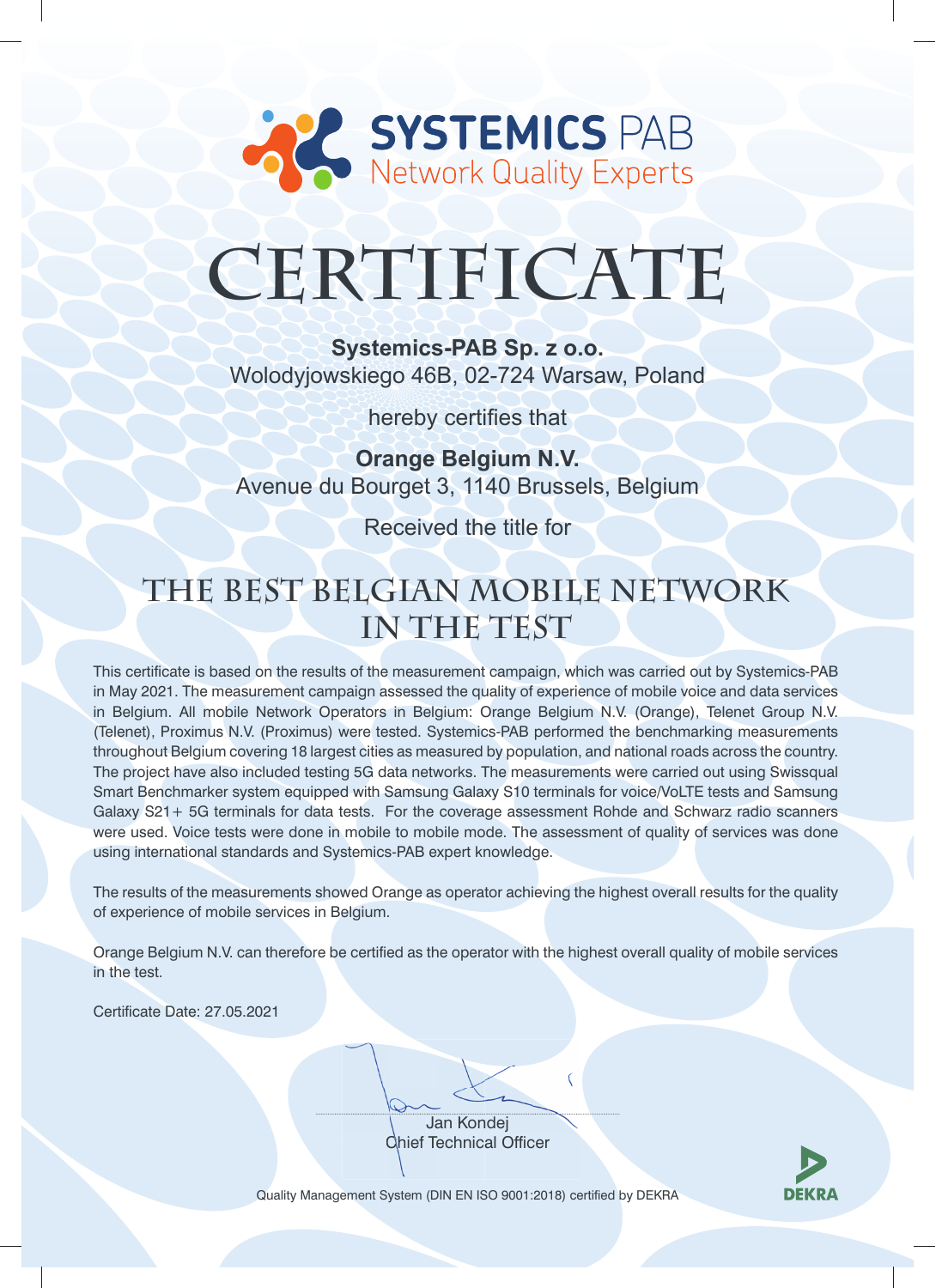

#### Test Route

The periodic drive tests of mobile networks play the vital role in maintaining the highest standards of the telecommunication services quality and customer experience when using the network. It allows to assess the situation in the market and is one of the tools for stimulating the competitiveness. It is even more important if new technologies are implemented in the network as it happened recently with 5G in Belgium.



As a part of DSBO project Systemics-PAB delivered an extensive benchmarking campaign to measure the quality of mobile telecommunication services offered by mobile networks operators in Belgium across the country.

The benchmarking measurements took place between May 11th and May 22nd of 2021 and covered representative areas of Belgium including most important cities and roads.

The total distance covered by each of 2 drive test cars used was over 5000 km. Measurements took close to 80 hours delivering ~2400 voice tests and ~1500 for each of data services tests. All the tests were conducted using SwissQual (Rohde & Schwarz Group) benchmarking solution installed in the roof boxes on measurement cars.

|                              | <b>Voice/VOLTE testing</b>                                                                                                                                                                                                   | Data testing                                                                                                                                                                                                     |
|------------------------------|------------------------------------------------------------------------------------------------------------------------------------------------------------------------------------------------------------------------------|------------------------------------------------------------------------------------------------------------------------------------------------------------------------------------------------------------------|
| <b>Device</b>                | Samsung Galaxy S10 (SM-G973FDS)<br>LTE / HSPA+ DC / HSUPA 5.76<br>attenuation - 7dB                                                                                                                                          | Samsung Galaxy S21+ (SM-G996B)<br>5G NR / LTE / HSPA+ DC / HSUPA 5.76<br>attenuation - 7dB                                                                                                                       |
| <b>Test Cases</b>            | <b>Mobile-to-Mobile</b><br><b>Best available Voice technology:</b><br>115 sec call window<br>85 sec call duration<br>15 sec call setup time out<br>HTTP Transfer 100kB Data traffic<br>injection<br>(1 test per call window) | Data 5G preferred:<br>APN with default IPv4/IPv6 settings<br>HTTP UL and DL stress test 7s<br>HTTP 5MB UL and 10MB DL fixed file<br>transfer<br>Live Web Browsing 8 pages<br>(http & https)<br>YouTube Streaming |
| <b>Tests and Route Types</b> | 100% Drive test<br>Big Cities, Small Cities and Connecting Roads                                                                                                                                                             |                                                                                                                                                                                                                  |

### Measurement Setup

\* attenuation inserted to simulate usage conditions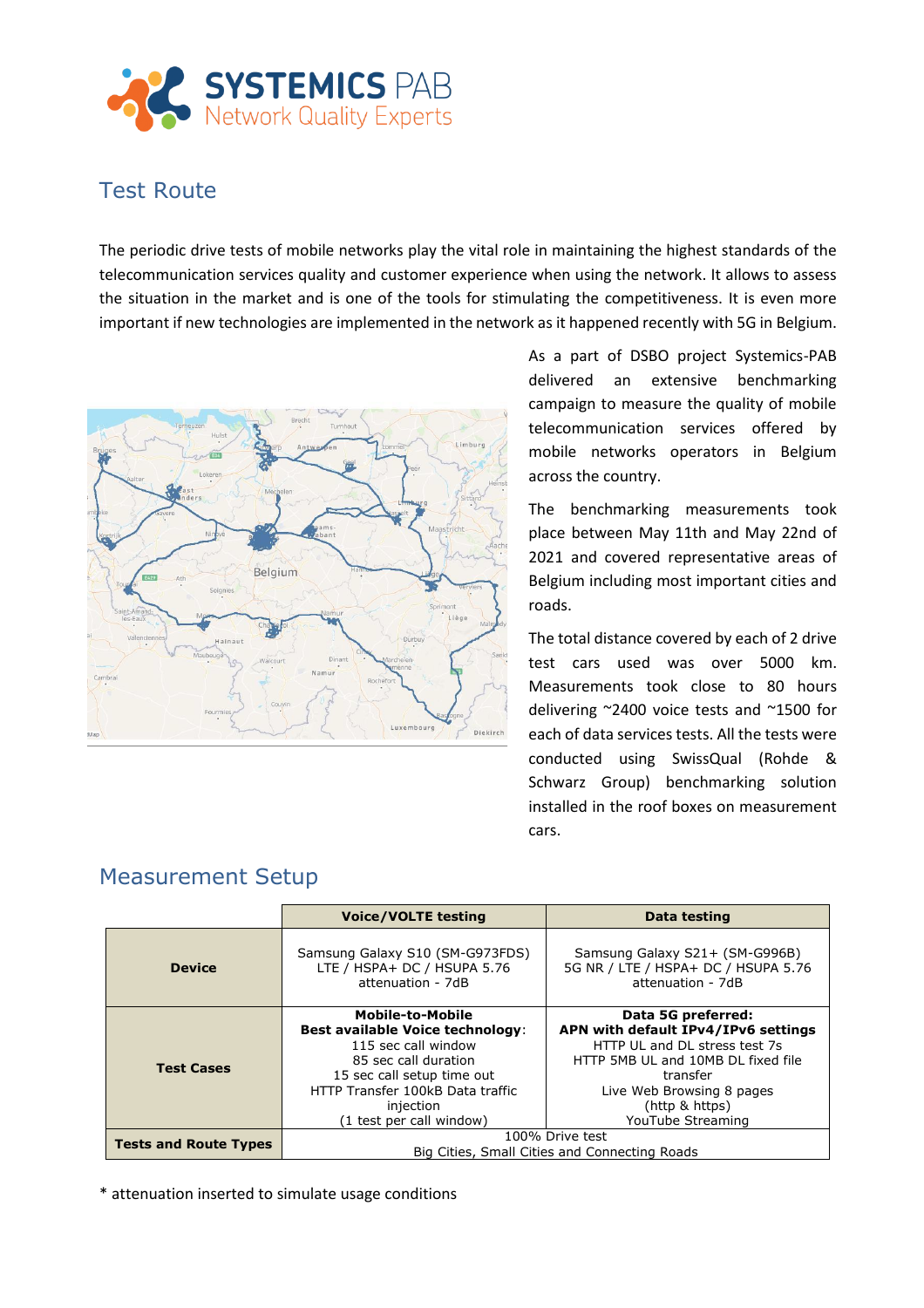

#### Scoring Methodology

The quality assessment and the comparison between operators was prepared using the ETSI Technical Report 103559 Annex B approach. The Report was developed and published in August 2019. It fulfils market needs for open and "standardized" countrywide mobile network benchmarking and scoring. TR103599 provides for results which are transparent about how the actual scoring has been achieved including methods and underlying assumptions.

The document discusses the construction and methods of such a countrywide measurement campaign, with respect to the area and population to be covered, the collection and aggregation of the test results and the weighting of the various aspects tested. The experienced quality of service varies over time so that the individual score of a particular throughput cannot be fixed once and for all. In order to reflect 5G implementation values for data KPIs, thresholds were adopted and bigger files were used for emulation of receiving/sending attachments (fixed size file DL/UL test).

The basic philosophy of the scoring is driven by the customer's experience with the network and service quality. In assessing the overall performance and overall score of each mobile network, 2 main categories of services (with subcategories) have been evaluated:

- Voice services, affecting 40% of the overall score
- Data services, affecting 60% of the overall score and consisting of following tests:
	- Fixed Size File DL
	- Fixed Size File UL
	- Fixed Duration File DL
	- Fixed Duration File UL
	- Web Browsing
	- YouTube streaming

#### Additional assumptions

The test area was designed to cover cities and connecting roads (with villages along roads) that constitute around 50% of the Belgian population.

In order to keep the fairness of testing methodology all the operators in the benchmark were tested using the same measurement terminal type supporting functionalities offered by networks to achieve the best performance. The selection of measurement terminals models for data and voice tests also took into account the stability of the terminal itself as well as availability of the appropriate firmware version to support VoLTE and high data throughputs. The quality of services was not limited by the SIM cards used in the project. Commercial tariffs were used.

The selection of web pages to be tested was done based on Alexa rank of most popular web destinations in Belgium which are accessible for drive testing (automated test by robots).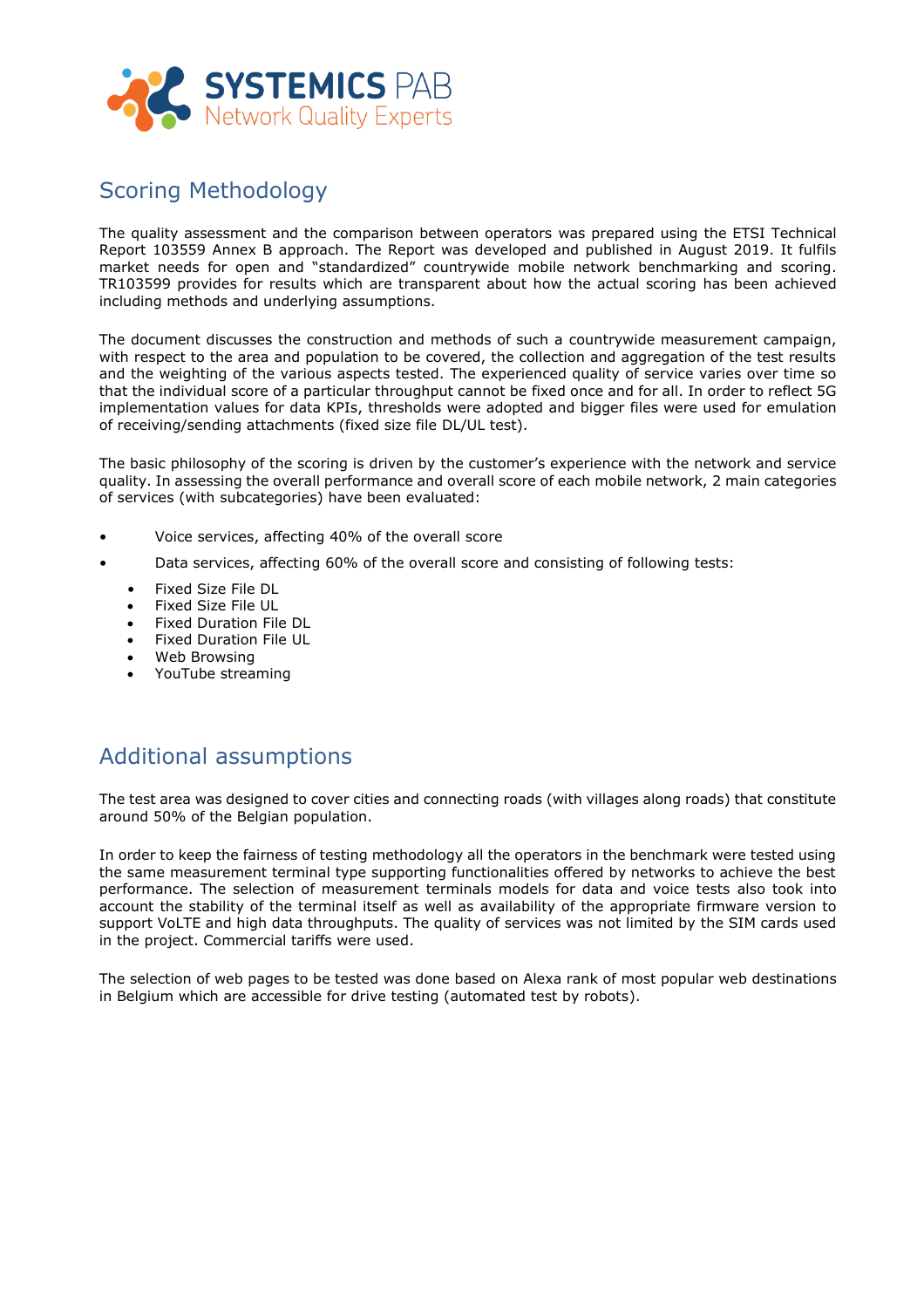

#### Scoring Results

Using the applied scoring methodology the highest number of points in overall scoring was achieved by Orange and was equal to 946,7 out of the 1000 maximum achievable. The other operators scored 945,9 and 935,6. Orange achieved the best score in both voice and data tests.



Operators' scoring for quality of services in measured aggregations as Large Cities, Small Cities and on Roads are presented on charts below.



In Small Cities and on the Connecting Roads, the results of Orange are the best among operators. The scoring difference varies in specific test types and geographical locations.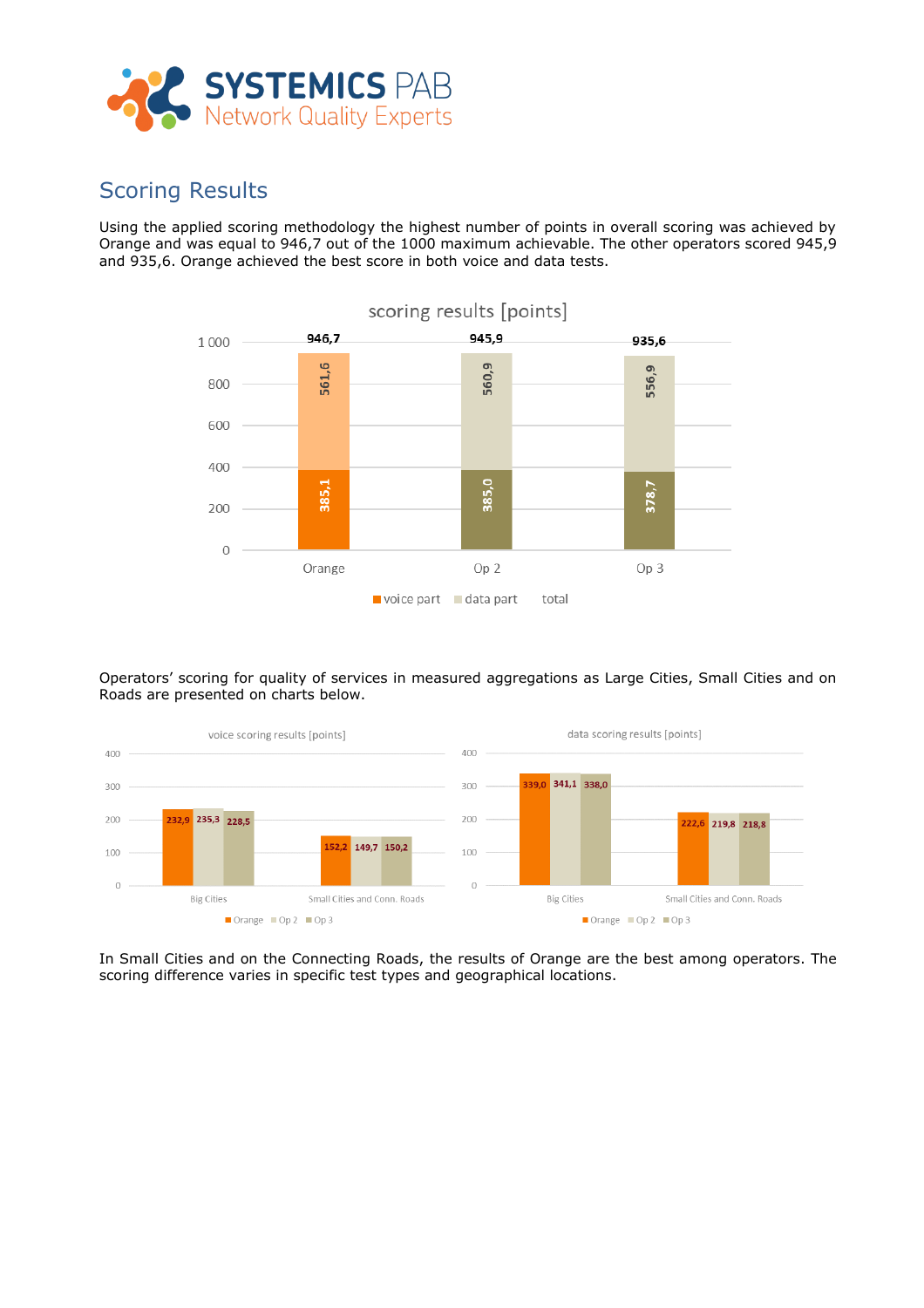

The comparison of the scoring results for selected tests for big cities and other areas is presented on charts below.



#### Tests Results in Details

All operators achieved good results in the Voice Call. All operators provided VoLTE connections. Orange demonstrates the best speech quality and shortest call setup time.

All operators support EVS 24.4kbps, which is VoLTE codec offering superior speech quality compared to legacy (2G/3G) codecs. Orange speech quality is achieved to some extent due to the least lossy speech samples (at least one transport packet lost).





Orange and the second operator has the fastest call setup time thanks to the extensive use and very good performance of VoLTE-VoLTE calls. Other operators present longer call setup time even in case of pure VoLTE calls.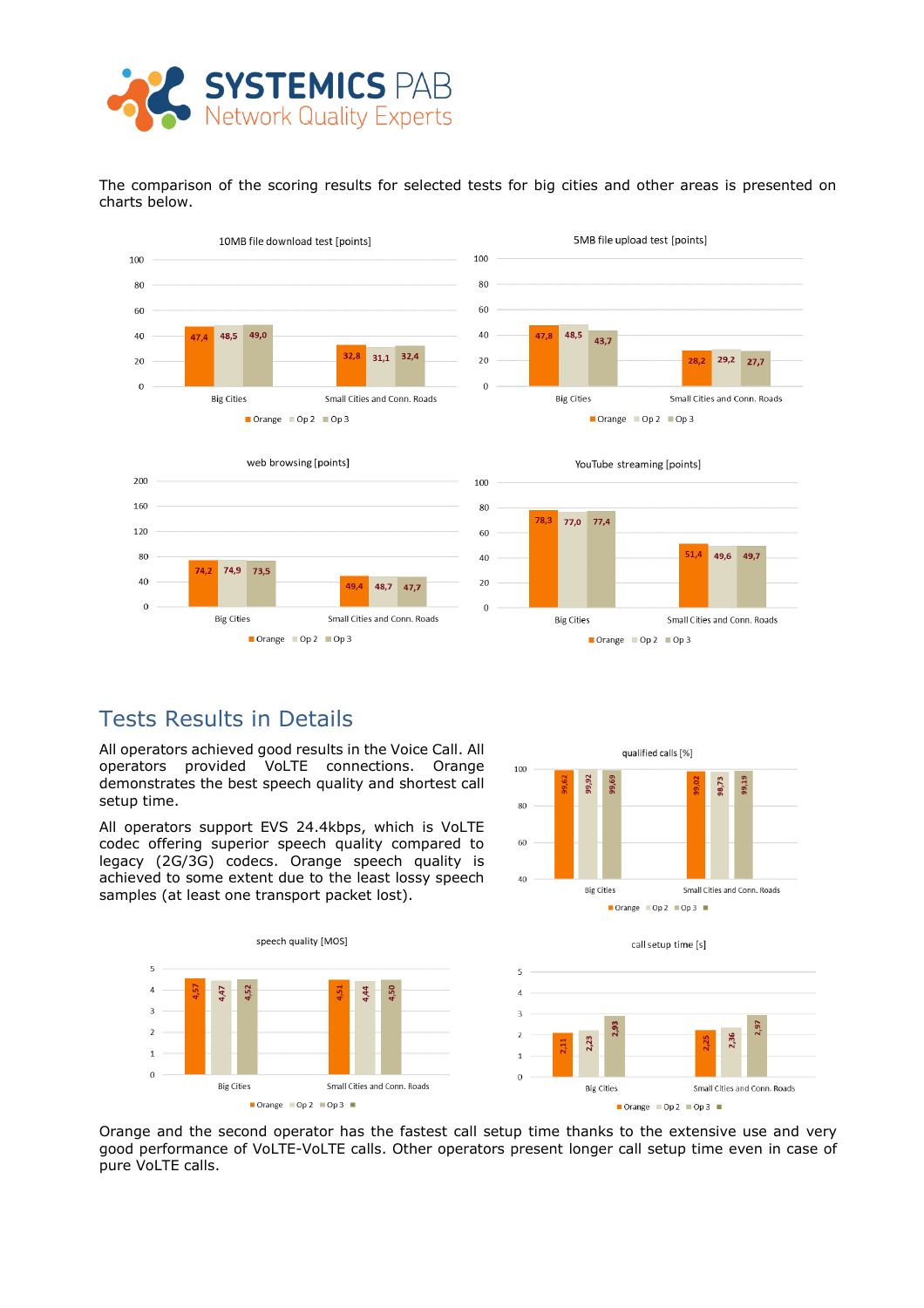



3,31 Ř  $\theta$ **Big Cities** Small Cities Conn. Roads Orange Op 2 Op 3



Orange average DL throughput performance is very close to the performance offered by Op2. The best results were achieved by Op3. Compared with the 2020 benchmark, a vast increase in Orange throughputs were observed, due to an increase of CA usage. The average DL throughput of Orange is better than 25Mbps comparing to 2020 tests. Op3 highest throughput was achieved thanks to highest bandwidth and the higher level of transmission with better coding schemes (MCS & CQI). Orange exhibits its good throughput comparing to Op2 thanks to high number of radio resources used. Op2 presented the implementation of 5G NR.

In case of Uplink throughput the difference between opertors is not so big. Orange has a potential to improve UL on Connecting Roads. Orange DL throughput results could be better by improving the use of higher coding schemes in the transmission.

Orange presented good average session time for 10MB file download in Big and Small cities. For connecting roads, Op2 and Op3 showed the shortest session time. Op2 and Op3 are behind competitors, with Op3 results being severely impacted due to poorer service reliability on Connecting Roads. Orange achieved the best result for fastest DL throughputs in fixed size file test. The best 10% of test samples was transmitted with the throughput better than 122Mbps.

Orange in small cities achieved the shortest session time in average among operators for the 5MB file upload. Almost all operators demonstrate very similar UL reliability above 99%. For Orange in biggest cities the best 10% of test samples was transmitted with the throughput better than 47Mbps. Op2 achieved the highest throughput in this category in small cities with result above 43Mbps.

average session time 10MB DL [s]